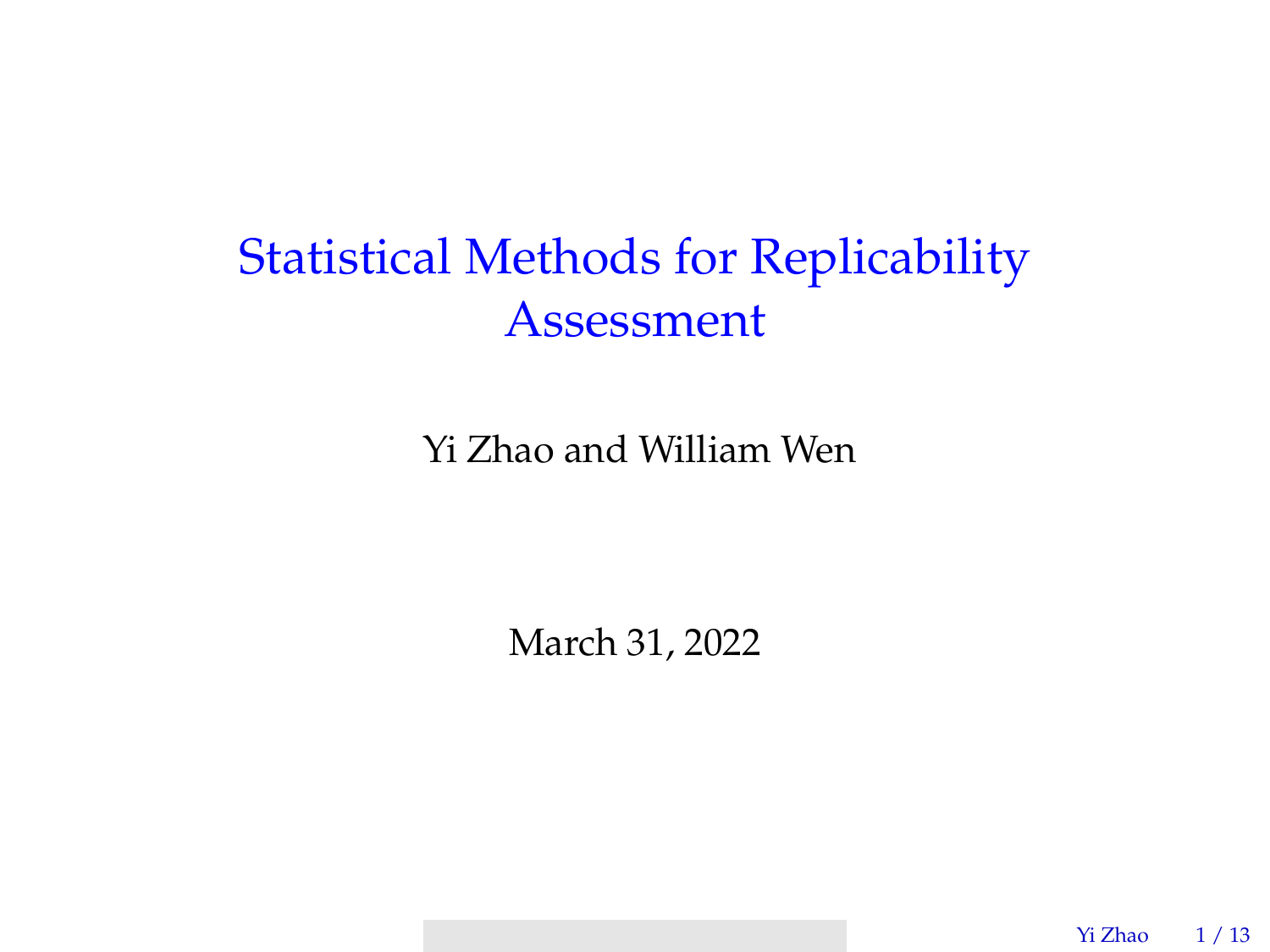# ROLES OF REPRODUCIBILITY IN SCIENTIFIC **RESEARCH**

- ▶ A necessary characteristic of correctness and rigor for scientific discoveries
- ▶ Irreproducible findings can erode public trust in science and cause damages to society
- ▶ Growing awareness in public since 2010s ("Replication crisis" Wikipedia)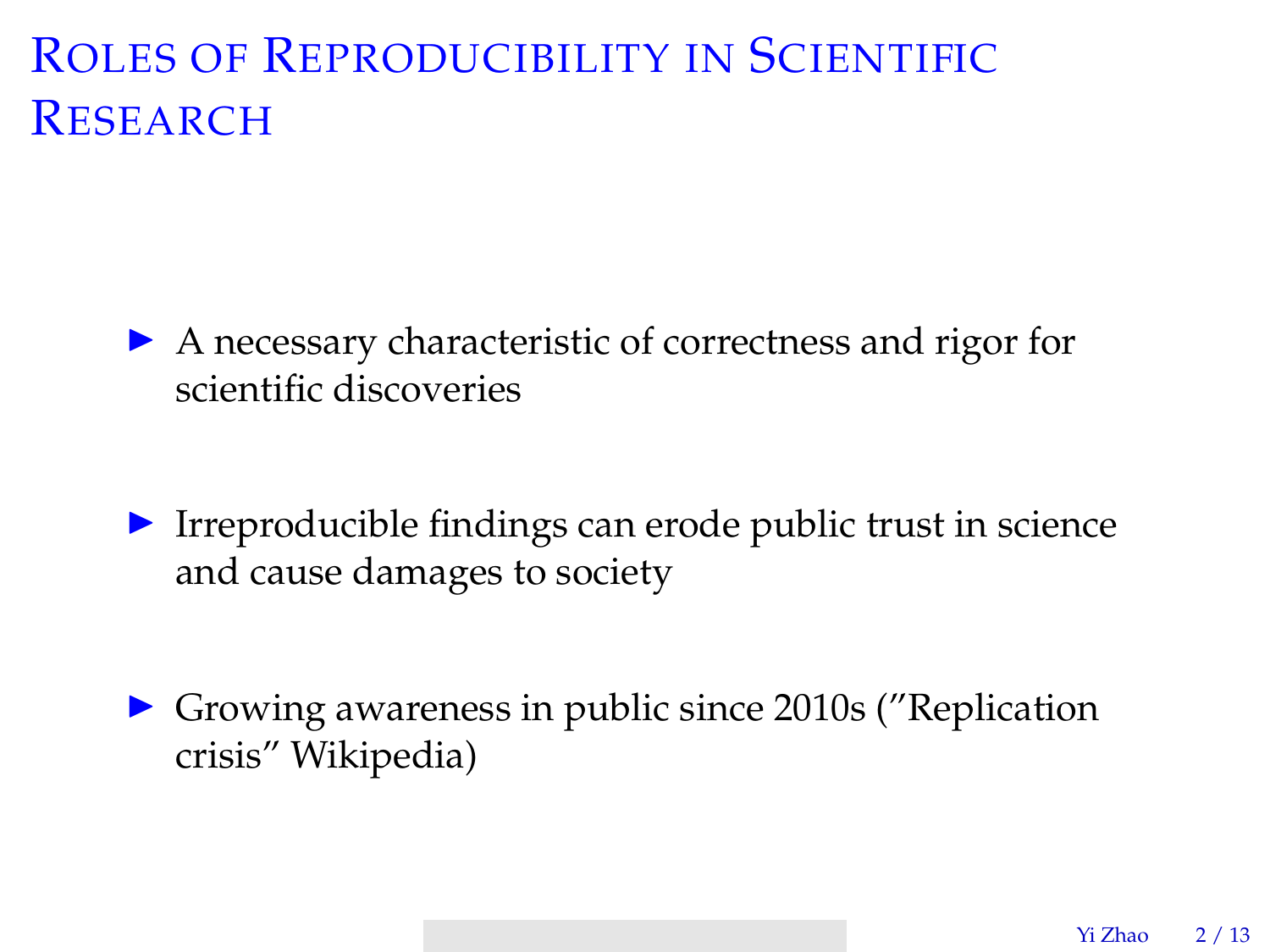

#### ▶ Confusions in different modes of reproducibility

▶ Lack of consensus on specifying "replication successes"

▶ Lack of rigorous statistical method for replicability assessment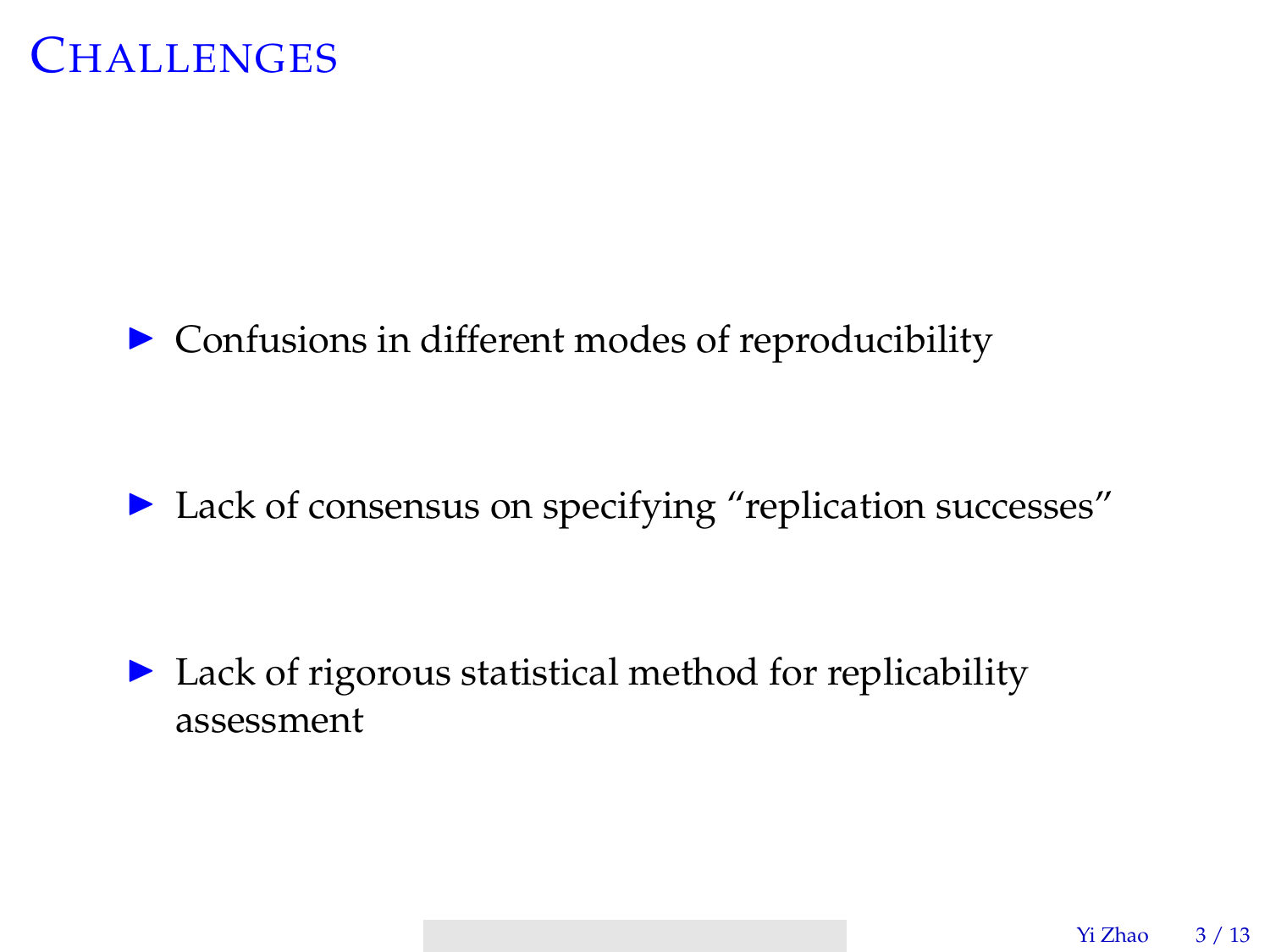### DIFFERENT MODES OF REPRODUCIBILITY

By emphasizing the interplays between data and methods:

- ▶ Methods Reproducibility: consistency between results generated from same data, same method
- ▶ Inferential Reproducibility: consistency under same data, different methods
- ▶ **Results Reproducibility** or **Replicability**: consistency under different data, same method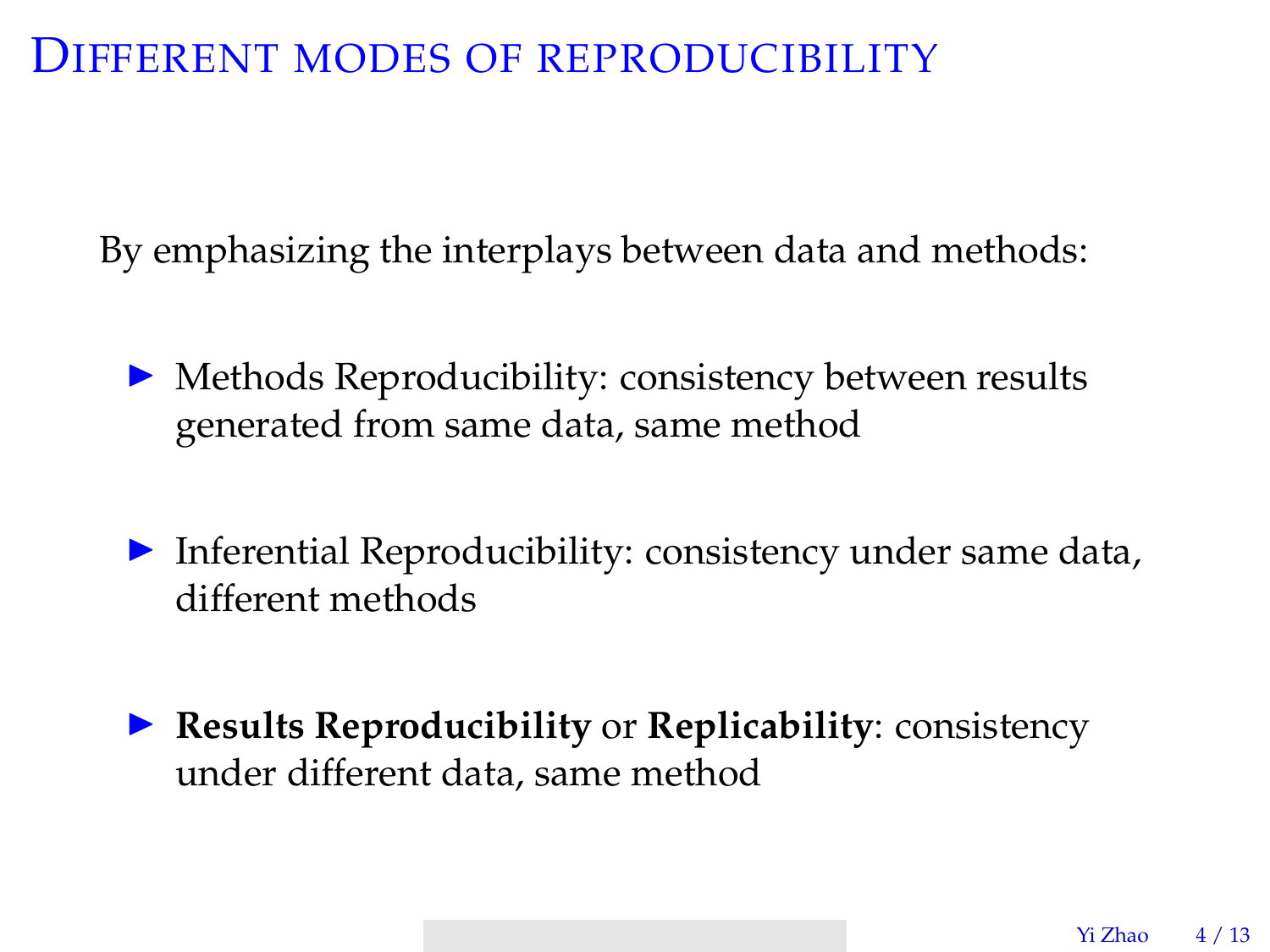# INFERENCE PRINCIPLES

▶ Concern **variation of underlying true effects** in different experiments:

 $\triangleright$  Define an acceptable extent of variability

- ▶ Role of experimental random noise:
	- ▶ **Non-informative principle**: extremely noisy observations contain little information for assessment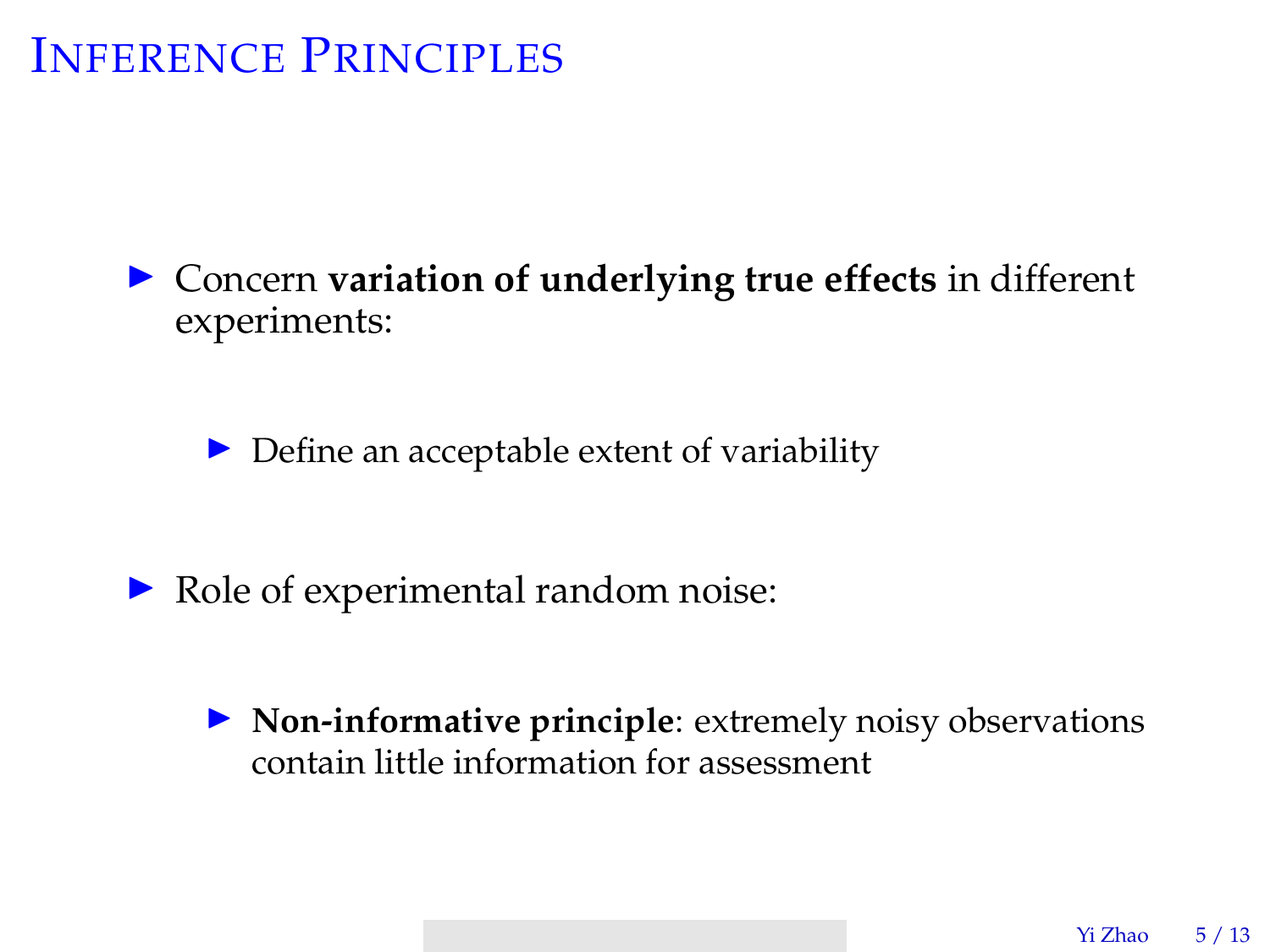## EXISTING APPROACH

▶ Defining replication success based on repeated statistically significant findings

▶ Utilize the compound quantity: signal-to-noise ratio (i.e., p-values)

▶ Violates non-informative principle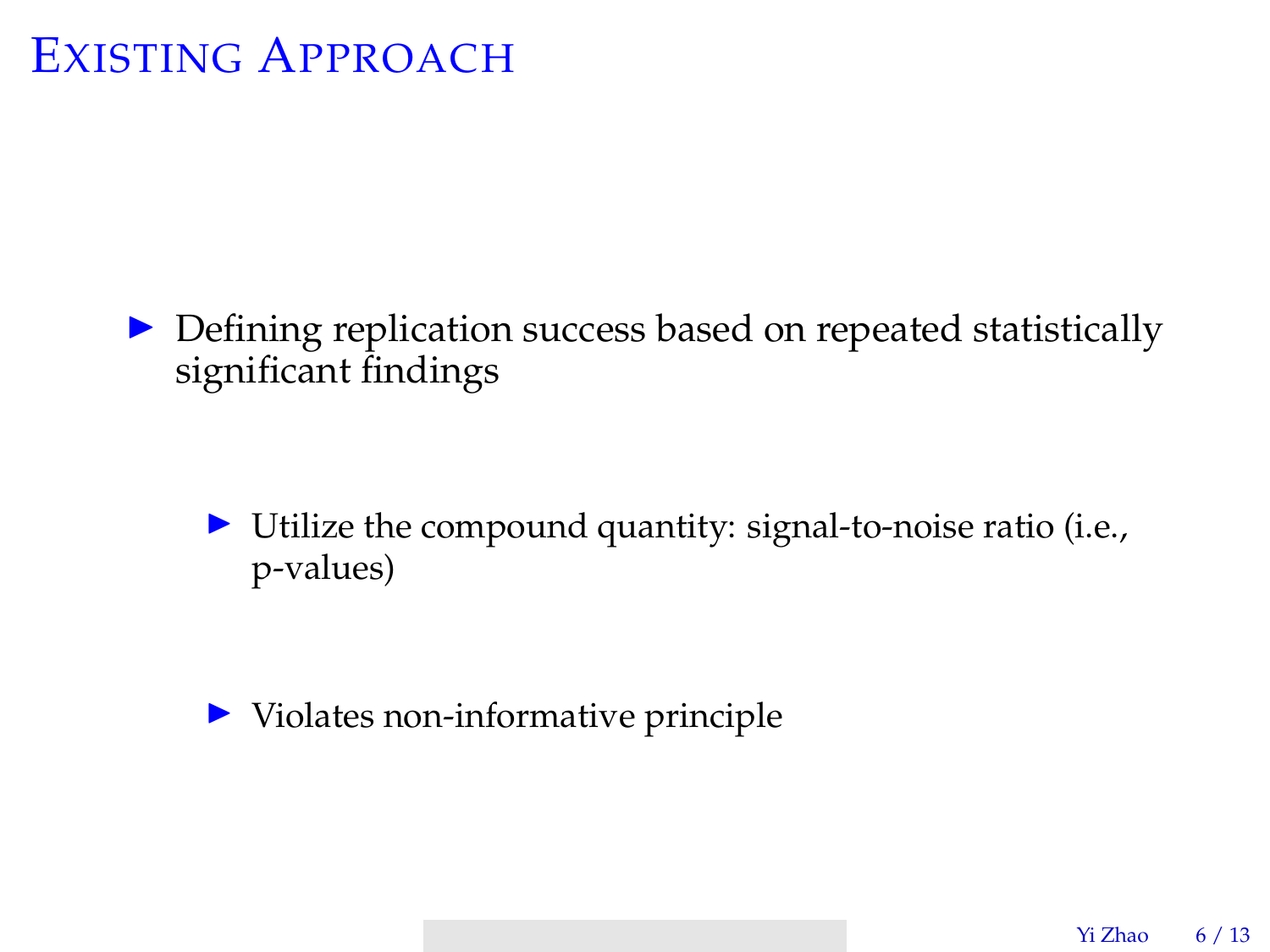# DEFINE REPLICATION SUCCESS

### DC Criterion

*With a high probability, the underlying effects of replicable signals are expected to have the same (positive or negative) sign.*

▶ Emphasize on true underlying effect

- $\triangleright$  Range of acceptable heterogeneity
- ▶ Establishing a baseline for assessing extent of heterogeneity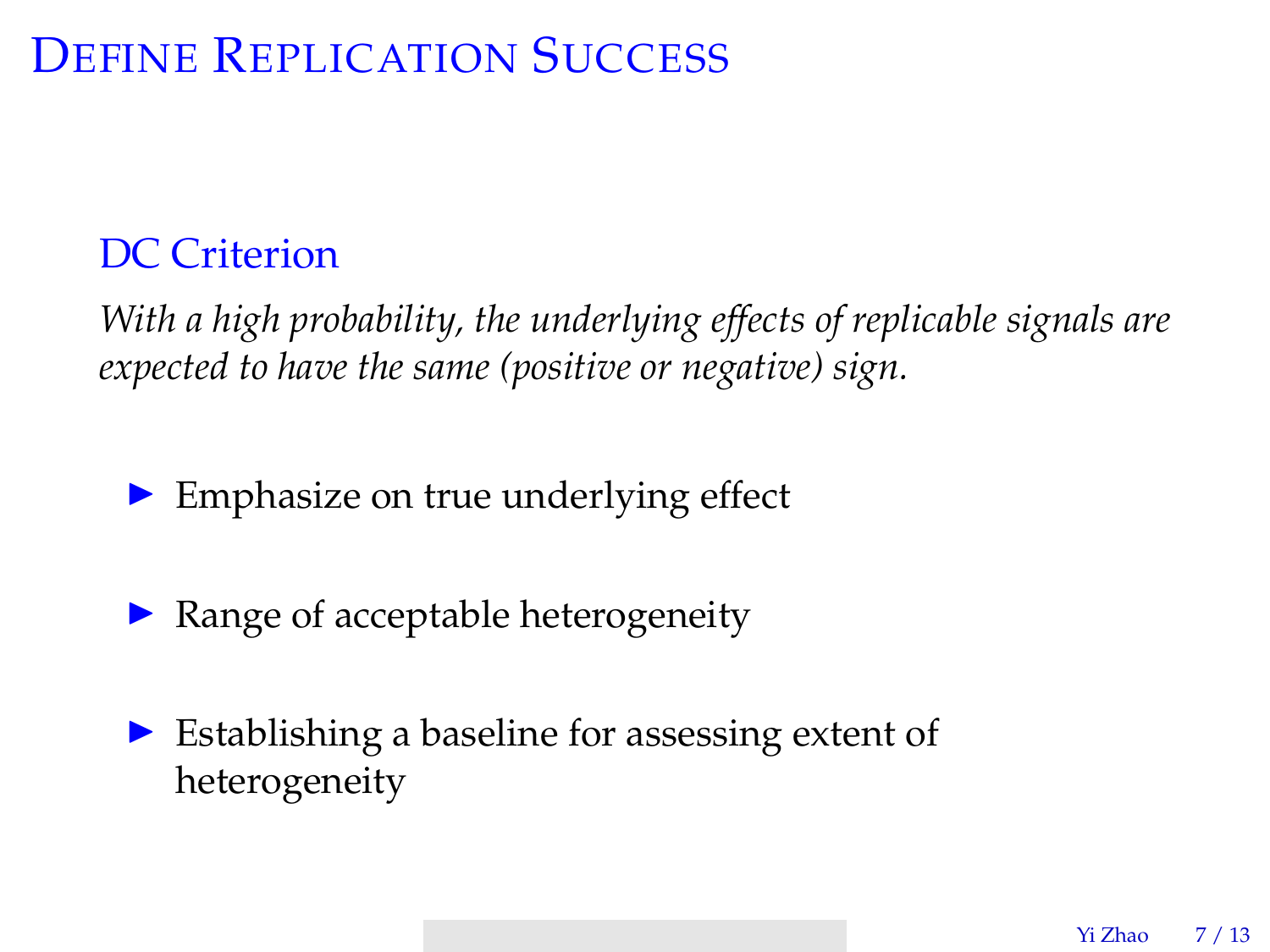# APPLICATION SCENARIOS

#### ▶ Two-group scenario:

- Original study and replication follows a chronological order
- ▶ E.g., Reproducibility Project Psychology (RPP), a systematic replication attempt for findings in psychology
- $\triangleright$  Exchangeable group scenario:
	- ▶ A group of multiple experiments is gathered
	- $\blacktriangleright$  E.g., systematic review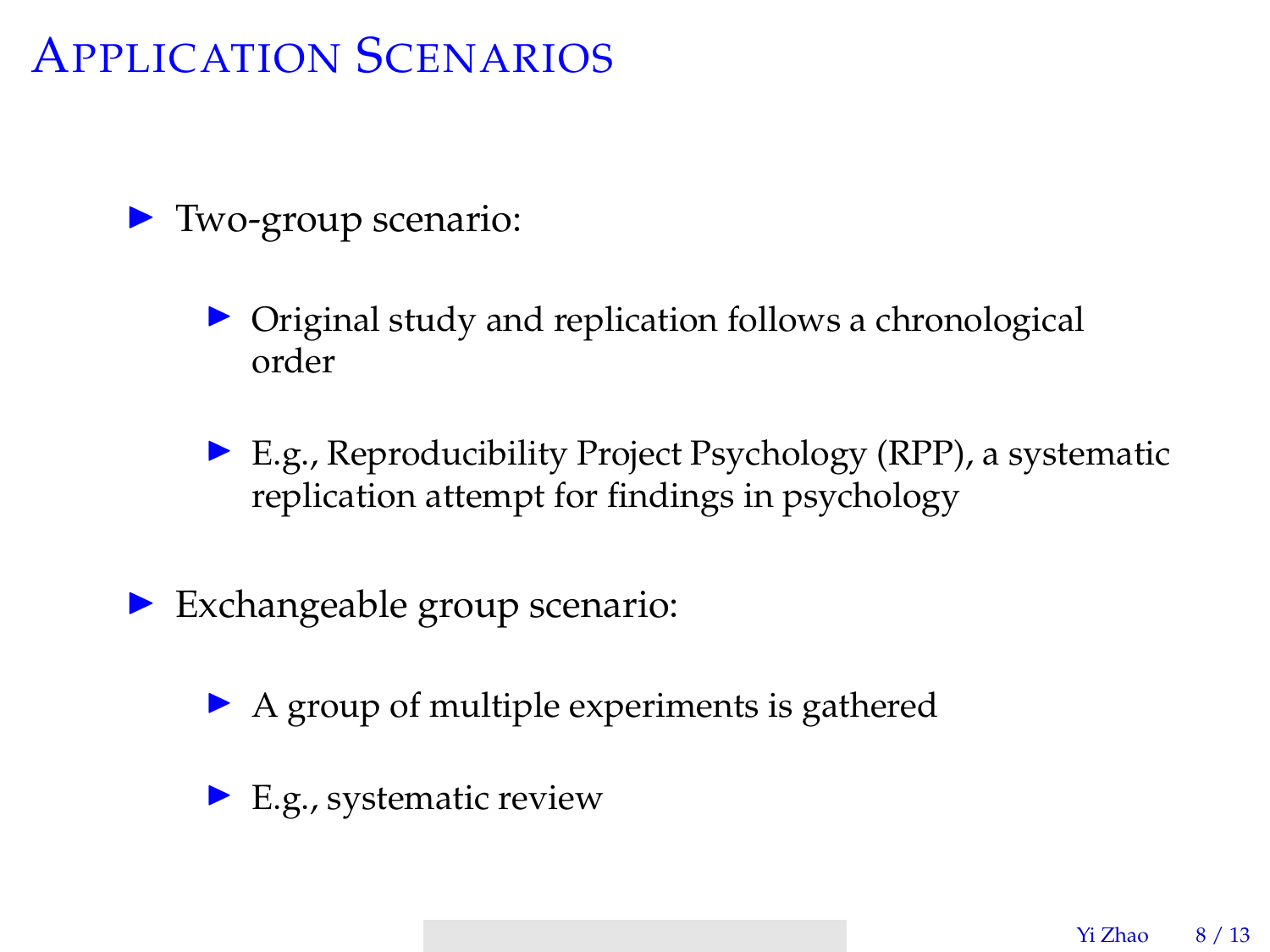# MODEL CRITICISM STRATEGY

- ▶ Define a family of reference models for characteristics of replicable results (i.e. high DC probability)
- $\triangleright$  Fit the replicable model with the observed data
- $\triangleright$  Evaluate the goodness-of-fit via Bayesian predictive checking procedures
	- ▶ Prior/Posterior-predictive replication p-value
	- $\triangleright$  (1 −  $\alpha$ )% predictive interval
- ▶ Poor-fitting indicates rejection of "the observed data are likely replicable"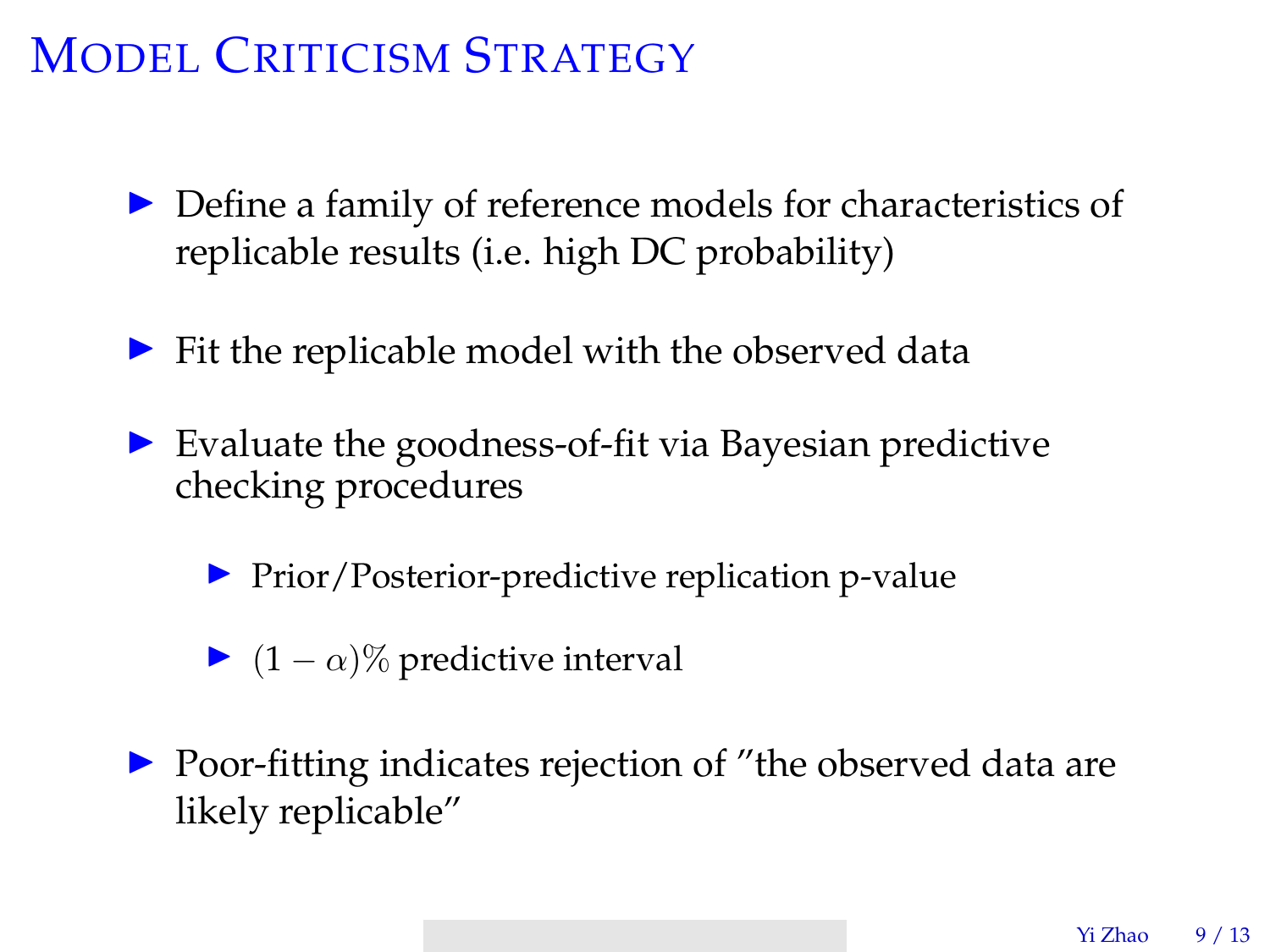### APPLICATION: RE-ANALYSIS OF RPP

▶ Reproducibility Project: Psychology

▶ Goal: attempt to replicate 100 psychology studies published in three top psychology journals during 2008

▶ Findings reported: more than half of the scientific results are not reproducible because *pvalorig* < 0.05 and  $pval_{rep} > 0.05$ .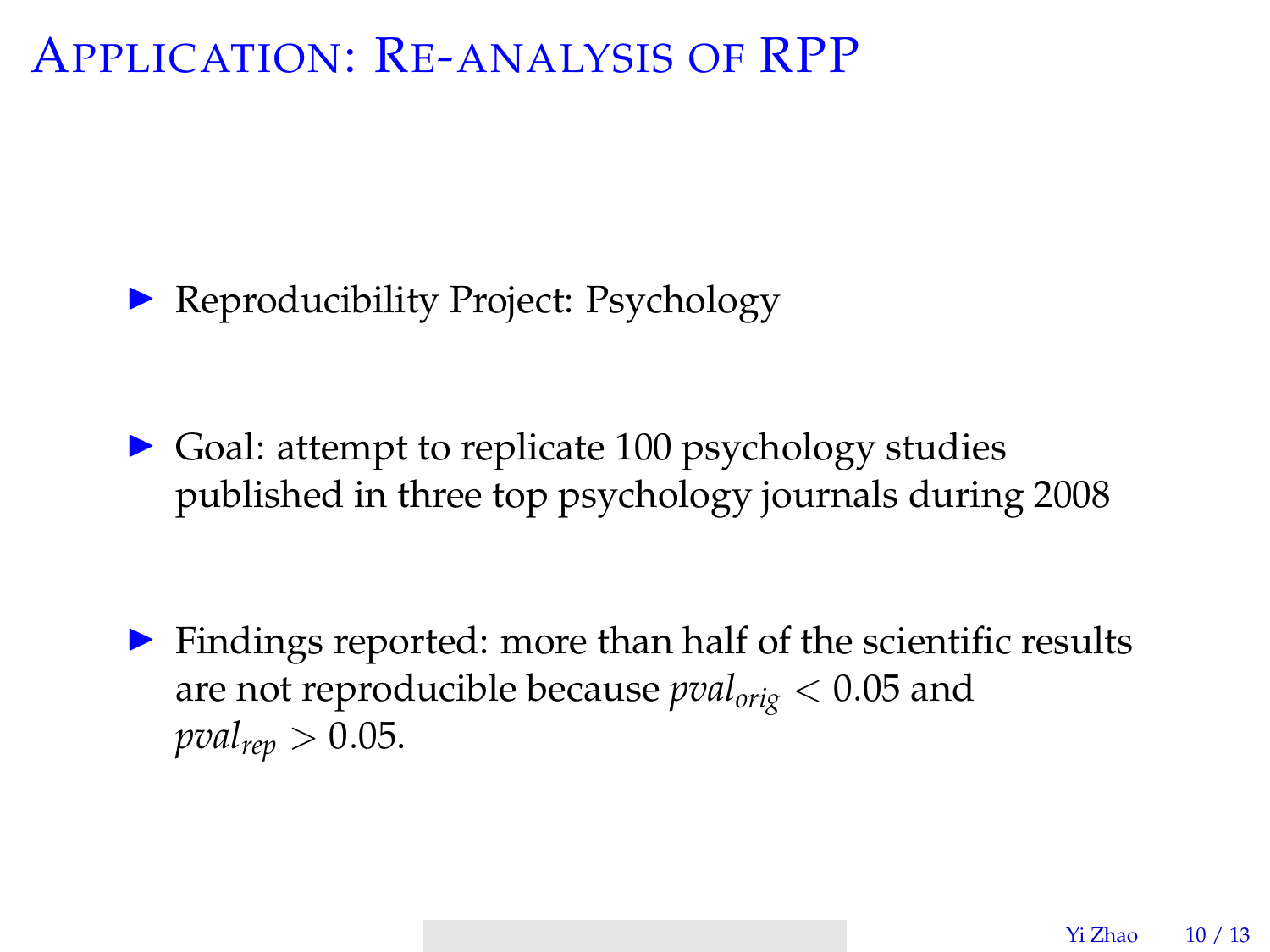# RE-ANALYSIS OF RPP



Yi Zhao 11 / 13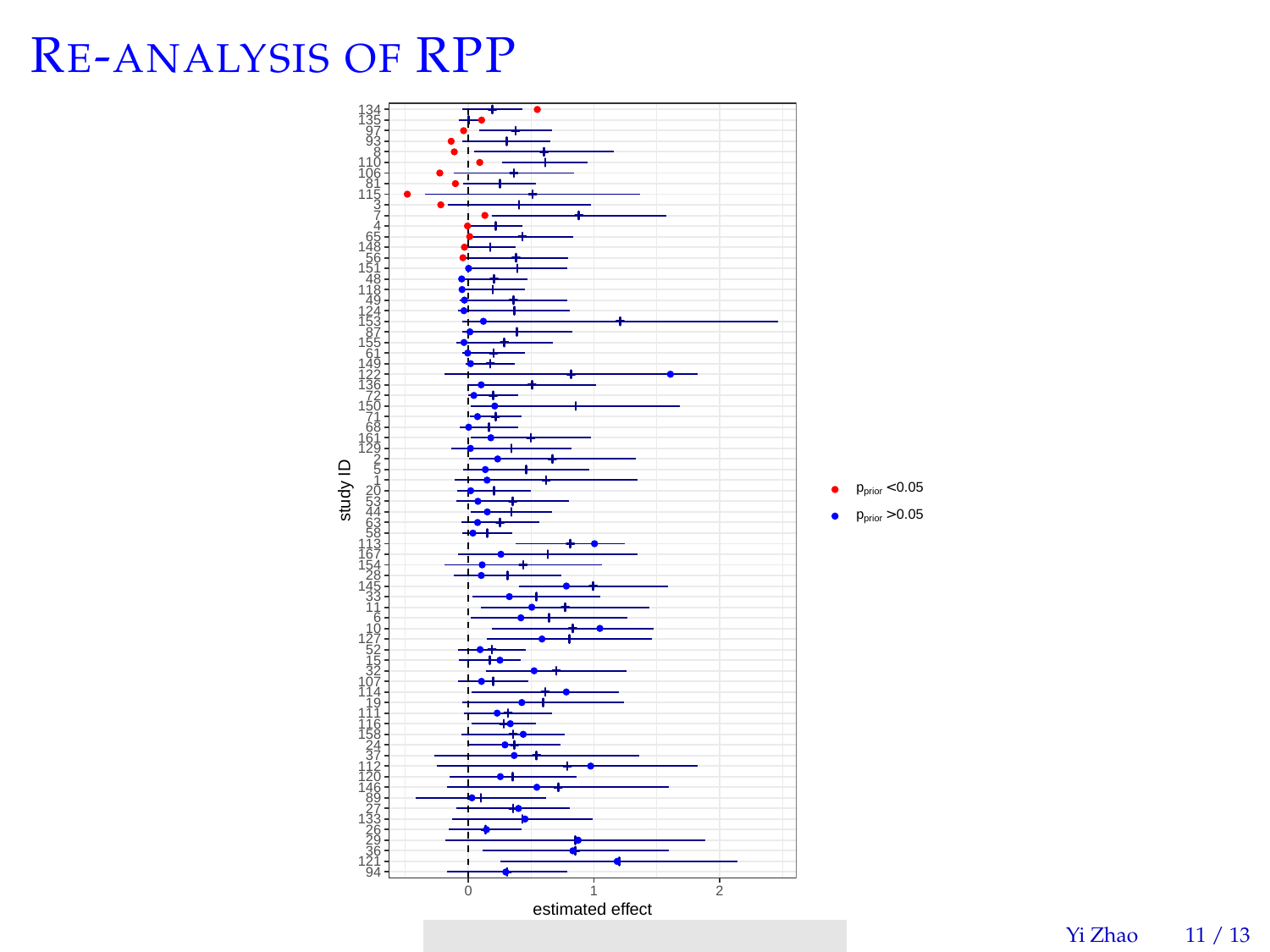# RE-ANALYSIS OF RPP